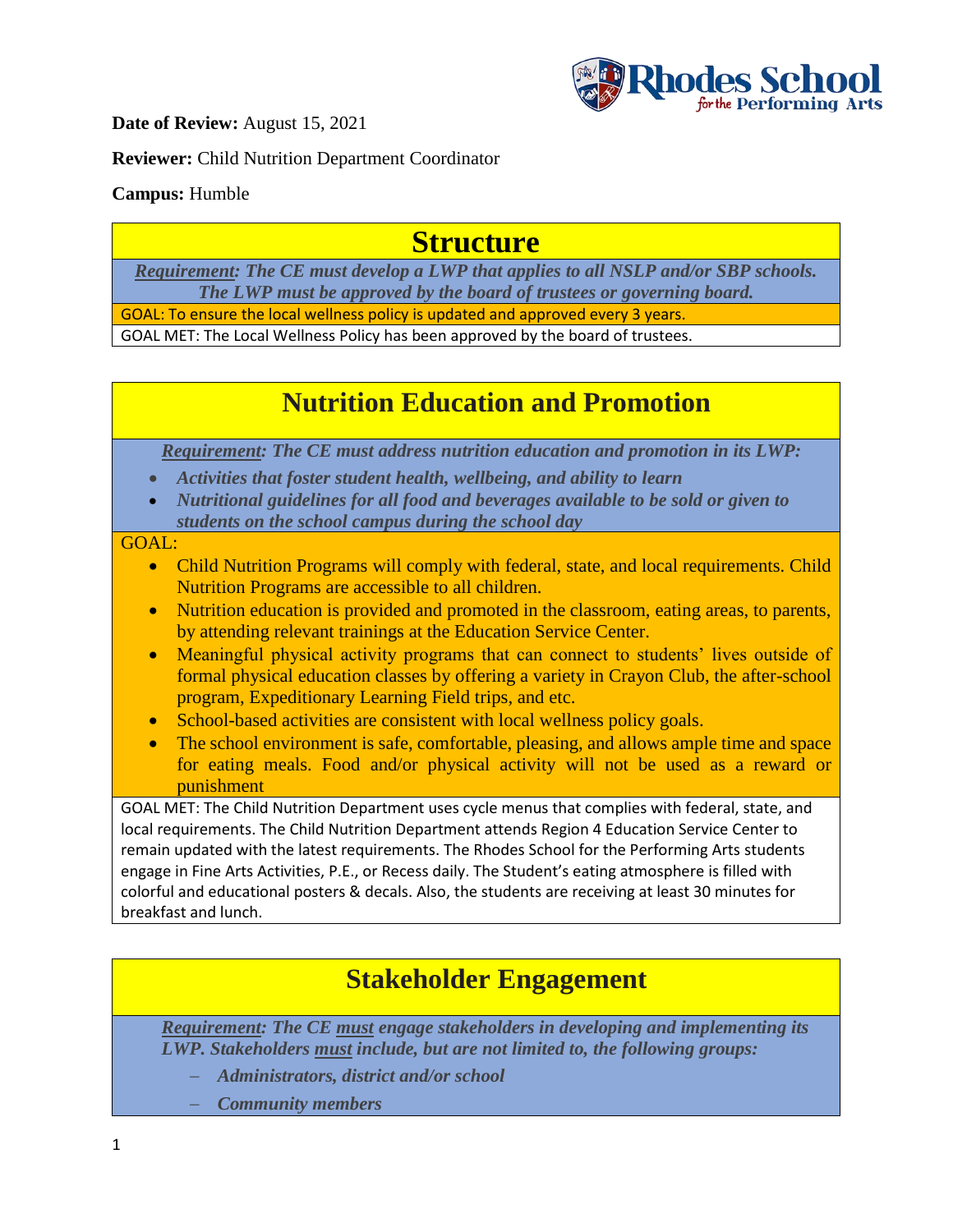- *Parents*
- *Representatives of the CE or school(s)*
- *Representatives of the board of trustees or governing body*
- *School health professionals*
- *School nutrition staff*
- *Students*

#### GOAL:

- After-school program, Crayon Club, will encourage physical activity and healthy habit formation.
- Support for the health of all students can be demonstrated by hosting vision and hearing screenings.
- Rhodes School for Performing Arts will organize local wellness committees comprised for families, teachers, administrators, health professionals, physical education teachers and students to implement and improve nutrition and physical activity in the school environment.
- The P.E. Teacher will integrate the importance of daily physical activity and healthy eating habits into her guidance lessons on responsibility and self-discipline.
- The health aide will hold growth and development meetings with fourth through eighth graders stressing the importance of healthy eating and physical activity and the significant impact it has on the growth and development of healthy bodies.

GOAL MET: The updated wellness policy, flyer, and assessment is located on the school's website for the public.

### **Triennial Assessment and Publication of Assessment Results**

*Requirement: Every three years, the CE (1) must measure the effectiveness of its LWP implementation and (2) must distribute the results of the assessment to the public.* 

*The assessment must assist the CE in determining if the implementation of the LWP has achieved the following:*

- *If the CE and the schools are in compliance with the LWP*
- *If the CE's LWP aligns to model evidence-based strategies for LWP*

*If the CE has made progress in attaining the goals described in its LWP*

GOAL: *Every three years, Rhodes School for Performing Arts (1) must measure the effectiveness of its LWP implementation and (2) must distribute the results of the assessment to the public.*

GOAL MET: The update will be completed before June 2021. The School had at least 4 planned meetings to involve the public. The first meeting for 20-21 school year was in September. Additionally, 4 meetings will be held during the 21-22 school year.